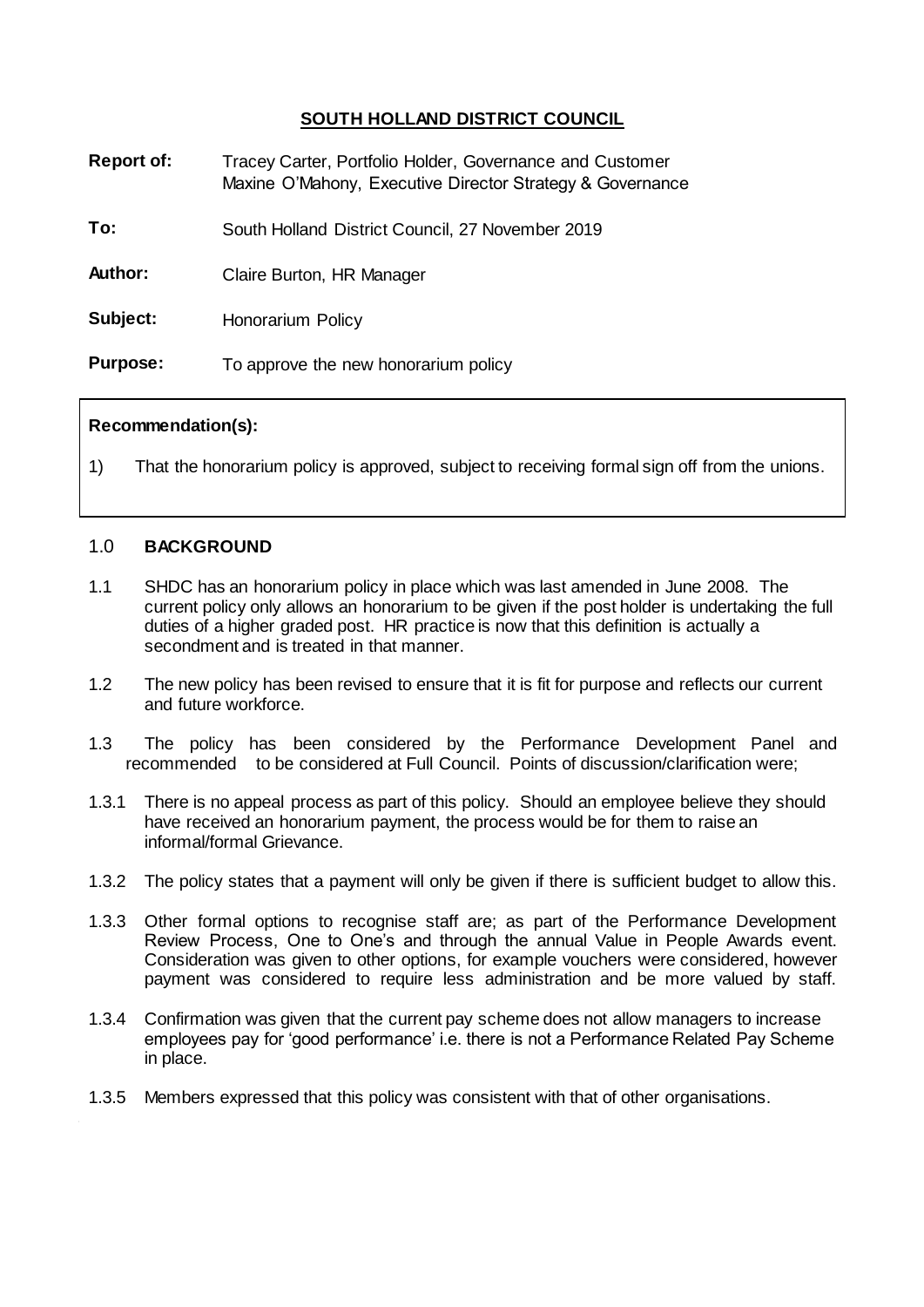## **2.0 KEY FEATURES OF THE NEW POLICY**

- 2.1 It is acknowledged that a mechanism needs to be in place to reward staff who take on additional work outside of their current role and this reward needs to be consistent, assessed fairly and only given in exceptional circumstances.
- 2.2 For the purpose of the new policy an honorarium is; a one off payment, between £100 and £500 made to an staff member via the payroll, for undertaking a project or piece of work beyond that expected of the job role.
- 2.3 Requests will be considered at 2 points in the year and all Managers will be notified of the timescales for submission of nominations, these points will be in the months of September and February with payments to be made in Payroll in October and March.

## **3.0 OPTIONS**

- 3.1 Approve the new honorarium policy
- 3.2 To retain the current honorarium policy dated June 2008
- 3.3 Remove any honorarium and have no mechanism for rewarding staff

### **4.0 REASONS FOR RECOMMENDATION(S)**

4.1 To reward staff where applicable in exceptional circumstances in a fair and consistent way

#### **5.0 EXPECTED BENEFITS**

5.1 Managers have a mechanism to reward staff which is fairly assessed

# **6.0 IMPLICATIONS**

- **6.1 Constitution & Legal**
- 6.1.1 None
- **6.2 Financial**
- 6.2.3 There is a current provision for this and this is proposed to remain the same
- **6.3 Staffing**
- 6.3.1 None

#### 6.4 **Stakeholders / Consultation / Timescales**

6.4.1 Consultation has taken place with Unions – no negative feedback received to date. Currently awaiting final formal sign-off.

### **6.5 Corporate Priorities**

6.5.1None